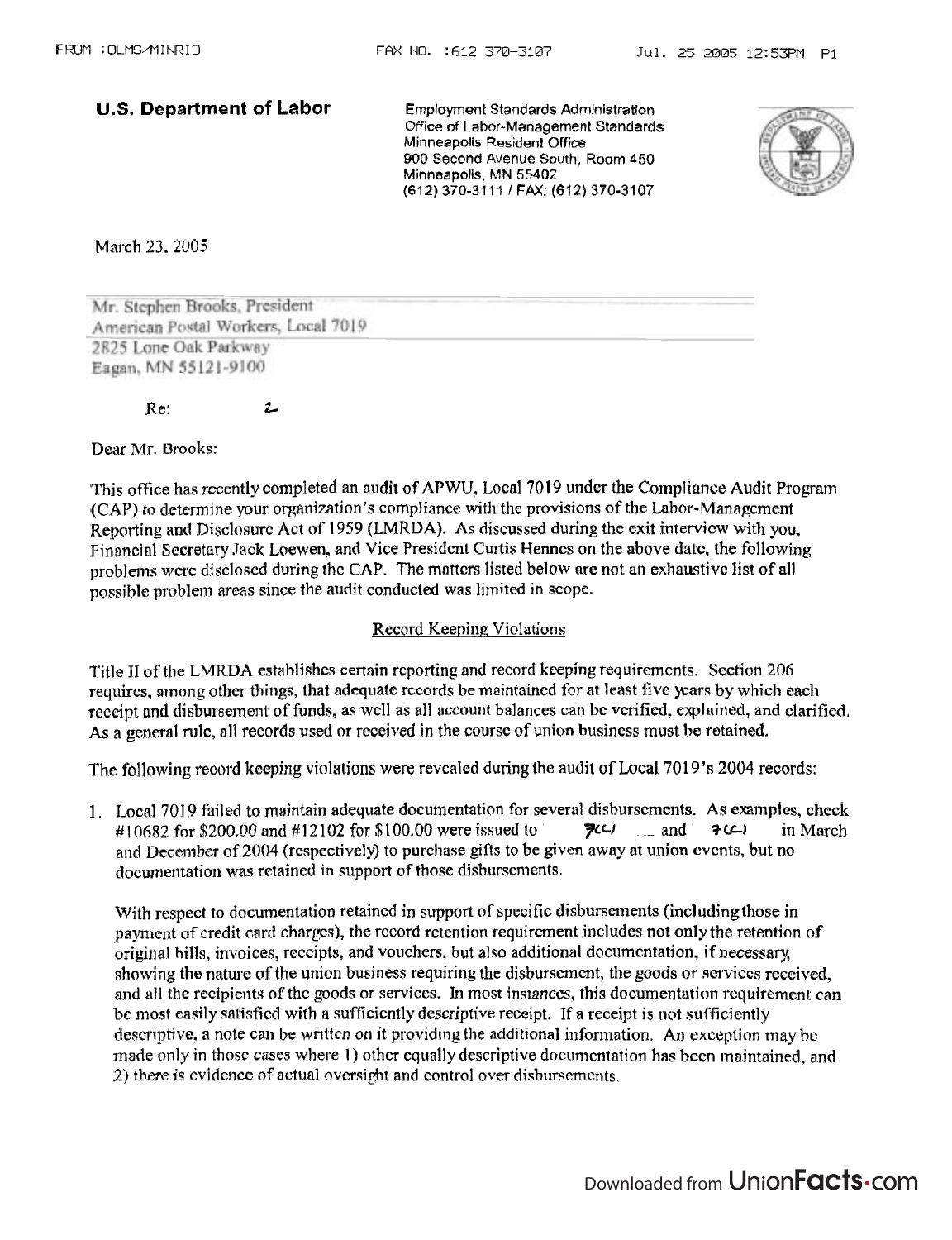American Postal Workers Local 7019 **March** 23.2005 **Puge** 2 **of3** 

- 2. Local 7019 failed to retain an inventory of hats, jackets, and other union property which was purchased and sold or given away. Records must be retained which account for all union property. In the case of union hats, jackets and other items sold to members, the date and amount received from<br>every sale must be recorded in at least one record. The detail of records required to be maintained foritems given away is somewhat dependant upon the manner in which the property is given to members For exalnple, if thc union gives away **hats,** jackets, or othcr **items** to membcrs at meetings, the union could **sntisry** its record kccping responsibilities by recording in mccting minutes **tho** names of <sup>t</sup> individuals who reccived items and the items given away.
- **3.** Local **70 19** failed to record in its records some checks rcccived from membcrs rclnted to the union banquet at Treasure Island and from candy sales. Local 7019 recorded the amounts received on a piece of paper, but failed to record the sources of the payments and the dates the amounts were received. Union receipts records must include an adequate identification of each receipt of money. Thc records should **show** thc cxact date that thc money **was** received, the identity **ol'thc source** of the money, and the individual amount rcccivcd from each source.

As agreed, provided that Local 7019 maintain adequate documentation for its receipts and disbursements in the future, no additional enforcement action will be taken regarding this violation.

## Reporting Violations

Local 7019 has not yet filed its Labor Organization Annual Report (Form LM-3) for **fiscal** year ending December **3** 1, 2004. However, a rcvicw of the LM-3 filed for fiscal ycar cnding 2003 revealed **the**  following deficient items:

I. Local **7019** failed to include ut least \$3,488.22 **in** reimbursements to officcrs in thc amounts reported in Item 24 (All Officers and Disbursements to Officers). As the instructions for item 24 indicate, payments to or for **oficers** must be separated between Gross Salwy(column D) and Allowunces and Other Disbursements (column E) for reporting purposes. In the case of Local 7019, reimbursed expenses paid by union check and indirect expenses charged to **Local 7019's credit card were not** reported in Item 24 (column E).

All direct disbursements to your union's officers and some indirect disbursements made by your organization on hehalf of its officers **must** hc included in the amounts **reported** in licm 24. **A** "direct disbursement" to an officer is a payment made by your organization to an officer in the form of cash, property, goods, services, **or** othcr things of **value.** 

An "indirect disbursemcnt" to an officer is a paymcnt made by your organization to anothcr party (including credit cnrd companies) for **cash,** property, goods, scrvjces, or other things of value received by or on behalf of an officer. However, indirect disbursements for temporarylodging (such as a union check issued to a hotel) or for transportation by a public carrier (such as an airline) for **an** officcr traveling on union business should be **reported in** Item **48** (Oficc and Administrative **Expenses).**